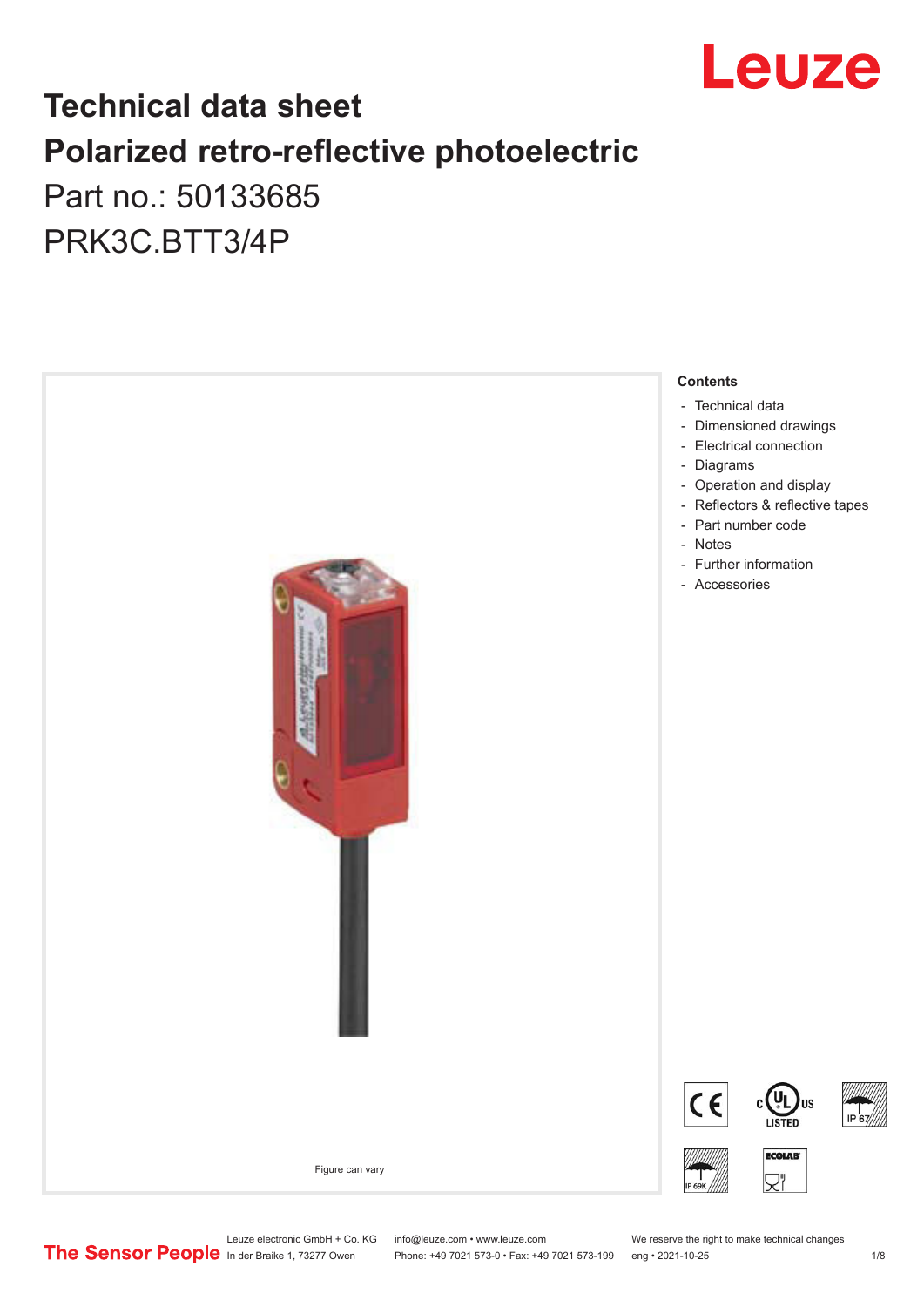# <span id="page-1-0"></span>**Technical data**

# Leuze

#### **Basic data**

| <b>Series</b>              | 3C                                      |
|----------------------------|-----------------------------------------|
| <b>Operating principle</b> | Reflection principle                    |
| Application                | Detection of highly transparent bottles |
|                            | Detection of transparent films          |
| <b>Special version</b>     |                                         |

**Special version** Autocollimation

### **Optical data**

| <b>Operating range</b>          | Guaranteed operating range             |
|---------------------------------|----------------------------------------|
| <b>Operating range</b>          | $03$ m, With reflector TK(S) $100x100$ |
| <b>Operating range limit</b>    | Typical operating range                |
| <b>Operating range limit</b>    | 0  3.6 m, With reflector TK(S) 100x100 |
| Light source                    | LED, Red                               |
| Wavelength                      | 635 nm                                 |
| <b>Transmitted-signal shape</b> | Pulsed                                 |
| <b>LED</b> group                | Exempt group (in acc. with EN 62471)   |

Tracking function

#### **Electrical data**

**Protective circuit** Polarity reversal protection

Short circuit protected

| Performance data              |                                     |
|-------------------------------|-------------------------------------|
| Supply voltage U <sub>n</sub> | 10  30 V, DC, Incl. residual ripple |
| Residual ripple               | $0 15 \%$ , From $U_{p}$            |
| Open-circuit current          | $015$ mA                            |
|                               |                                     |

#### **Outputs**

**Number of digital switching outputs** 2 Piece(s)

| <b>Switching outputs</b> |                                   |
|--------------------------|-----------------------------------|
| <b>Voltage type</b>      | DC                                |
| Switching current, max.  | 100 mA                            |
| <b>Switching voltage</b> | high: $\geq$ (U <sub>p</sub> -2V) |
|                          | Low: $\leq$ 2V                    |

**Switching output 1 Switching element** Transistor, PNP

Low: ≤2V **Switching principle** Light switching

**Switching output 2 Switching element** Transistor, PNP **Switching principle** Dark switching

### **Timing**

| <b>Switching frequency</b> | 1.500 Hz         |
|----------------------------|------------------|
| <b>Response time</b>       | $0.33$ ms        |
| <b>Readiness delay</b>     | $300 \text{ ms}$ |
| <b>Response jitter</b>     | $110$ $\mu$ s    |

| <b>Connection 1</b>         |                       |
|-----------------------------|-----------------------|
| <b>Function</b>             | Signal OUT            |
|                             | Voltage supply        |
| <b>Type of connection</b>   | Cable                 |
| Cable length                | 2,000 mm              |
| <b>Sheathing material</b>   | <b>PUR</b>            |
| Cable color                 | <b>Black</b>          |
| <b>Number of conductors</b> | 4-wire                |
| Wire cross section          | $0.2$ mm <sup>2</sup> |
|                             |                       |

### **Mechanical data**

| Dimension (W x H x L)             | 11.4 mm x 34.2 mm x 18.3 mm  |
|-----------------------------------|------------------------------|
| <b>Housing material</b>           | <b>Plastic</b>               |
| <b>Plastic housing</b>            | PC-ABS                       |
| Lens cover material               | Plastic / PMMA               |
| Net weight                        | 50q                          |
| <b>Housing color</b>              | Red                          |
| <b>Type of fastening</b>          | Two M3 threaded sleeves      |
|                                   | Via optional mounting device |
| <b>Compatibility of materials</b> | <b>ECOLAB</b>                |

### **Operation and display**

| Type of display                     | LED                    |
|-------------------------------------|------------------------|
| <b>Number of LEDs</b>               | 2 Piece(s)             |
| <b>Operational controls</b>         | Teach button           |
| Function of the operational control | Sensitivity adjustment |
| <b>Environmental data</b>           |                        |
| Ambient temperature, operation      | $-4060 °C$             |
| Ambient temperature, storage        | $-40$ 70 °C            |
| <b>Certifications</b>               |                        |

| Degree of protection     | IP 67         |
|--------------------------|---------------|
|                          | IP 69K        |
| <b>Protection class</b>  | Ш             |
| <b>Certifications</b>    | c UL US       |
| <b>Standards applied</b> | IEC 60947-5-2 |
|                          |               |

### **Classification**

| <b>Customs tariff number</b> | 85365019 |
|------------------------------|----------|
| eCl@ss 5.1.4                 | 27270902 |
| eCl@ss 8.0                   | 27270902 |
| eCl@ss 9.0                   | 27270902 |
| eCl@ss 10.0                  | 27270902 |
| eCl@ss 11.0                  | 27270902 |
| <b>ETIM 5.0</b>              | EC002717 |
| <b>ETIM 6.0</b>              | EC002717 |
| <b>ETIM 7.0</b>              | EC002717 |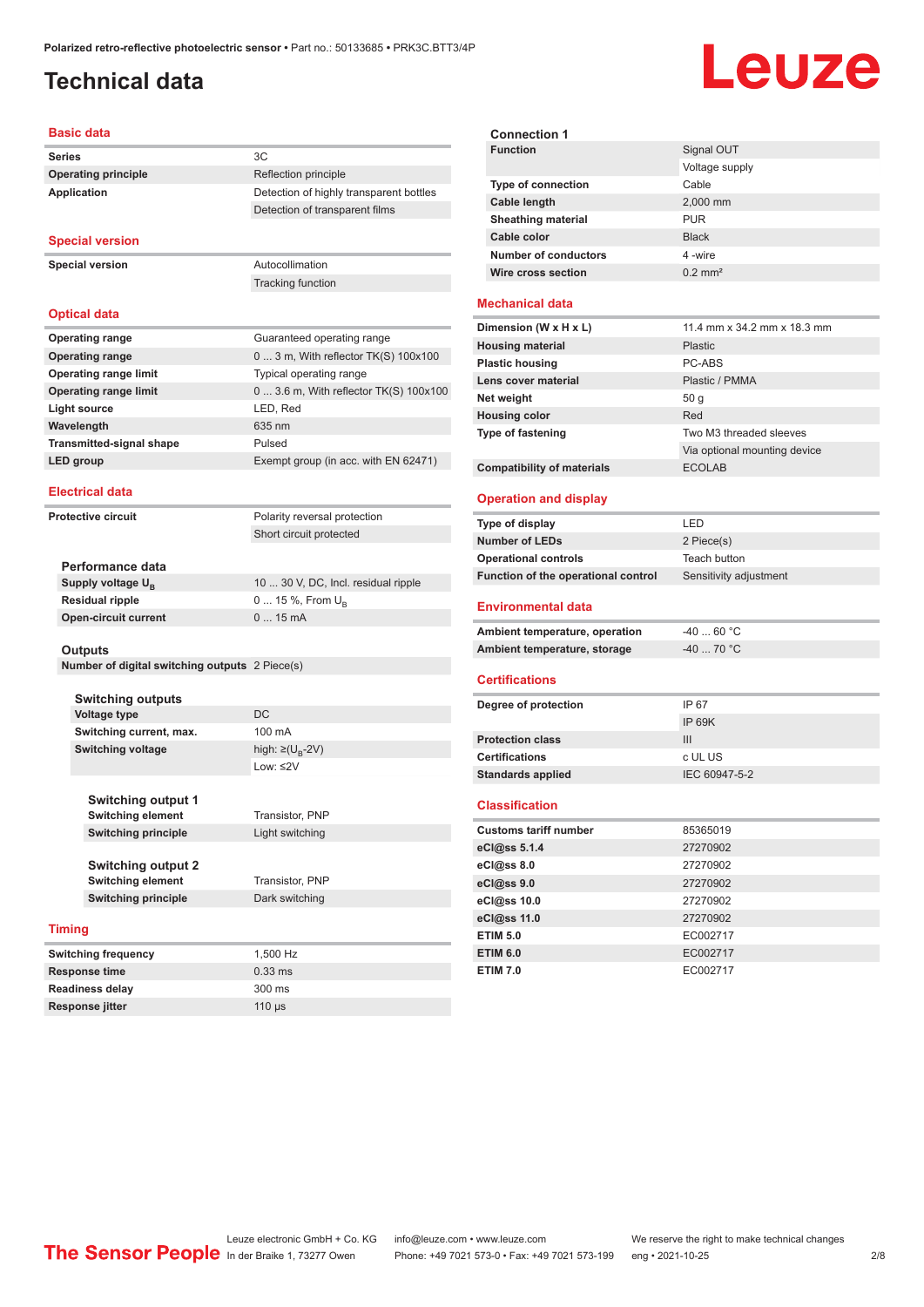# <span id="page-2-0"></span>**Dimensioned drawings**



All dimensions in millimeters



- A Green LED
- B Yellow LED
- C Optical axis
- D Teach button
- E Mounting sleeve (standard)
- F Threaded sleeve (3C.B series)

# **Electrical connection**

### **Connection 1**

| <b>Function</b>             | Signal OUT            |
|-----------------------------|-----------------------|
|                             | Voltage supply        |
| Type of connection          | Cable                 |
| Cable length                | 2,000 mm              |
| <b>Sheathing material</b>   | <b>PUR</b>            |
| Cable color                 | <b>Black</b>          |
| <b>Number of conductors</b> | 4 -wire               |
| Wire cross section          | $0.2$ mm <sup>2</sup> |
|                             |                       |

### **Conductor color Conductor assignment**

| <b>Brown</b> | $V +$            |
|--------------|------------------|
| White        | OUT <sub>2</sub> |
| <b>Blue</b>  | <b>GND</b>       |
| <b>Black</b> | OUT <sub>1</sub> |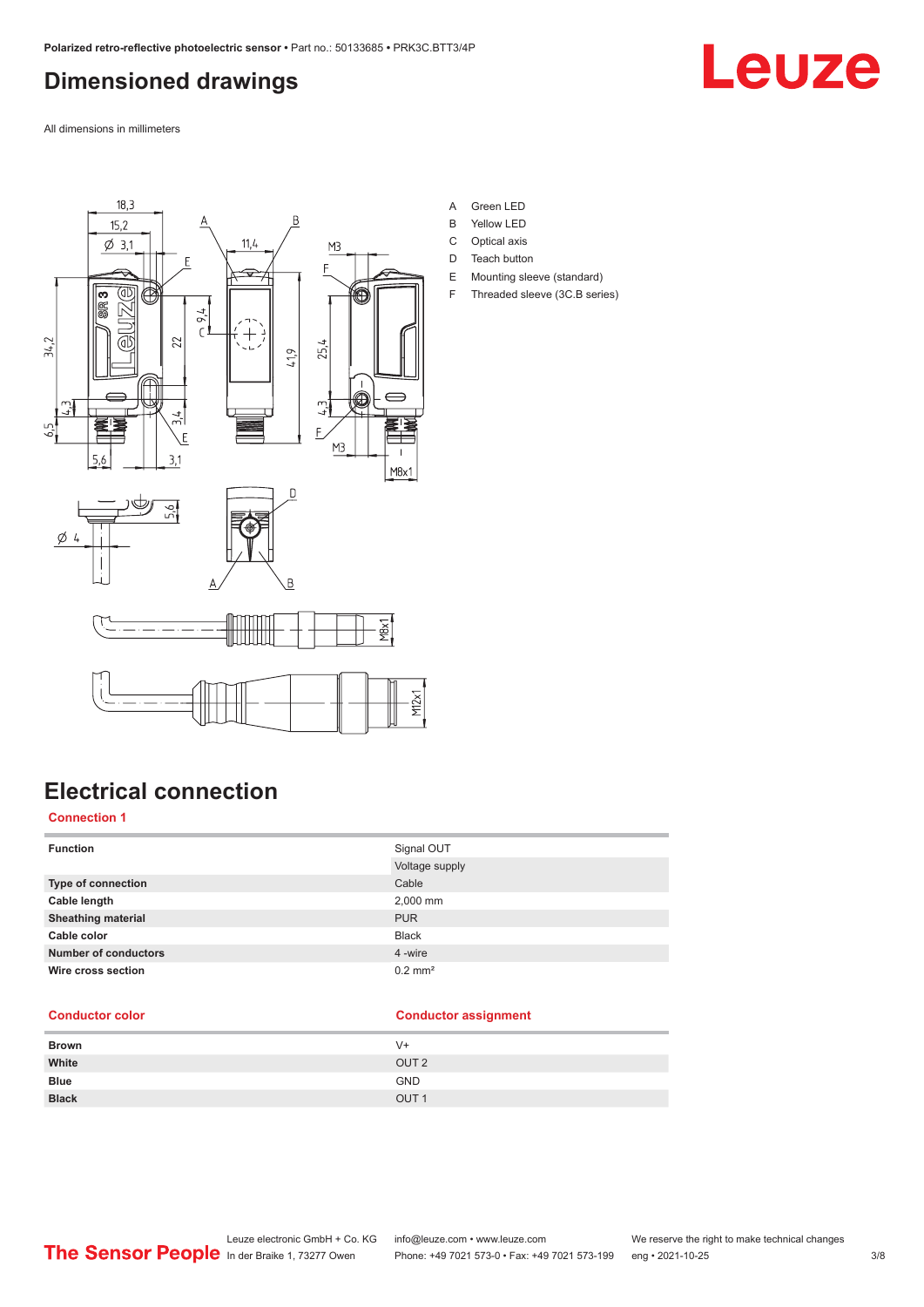## <span id="page-3-0"></span>**Diagrams**

# Leuze

Typ. response behavior



- x Distance [m]
- Misalignment [mm]

Typ. function reserve

x



# **Operation and display**

| <b>LED</b>     | Display                  | <b>Meaning</b>                       |
|----------------|--------------------------|--------------------------------------|
|                | Green, continuous light  | Operational readiness                |
| $\overline{2}$ | Yellow, continuous light | Light path free                      |
|                | Yellow, flashing         | Light path free, no function reserve |

# **Reflectors & reflective tapes**

|           | Part no. | <b>Designation</b> | <b>Operating range</b><br><b>Operating range</b> | <b>Description</b>                                                                                                                                                                                                                         |
|-----------|----------|--------------------|--------------------------------------------------|--------------------------------------------------------------------------------------------------------------------------------------------------------------------------------------------------------------------------------------------|
| $\supset$ | 50117583 | MTKS 50x50.1       | 01.3m<br>01.6m                                   | Design: rechteckig<br>Triple reflector size: 1.2 mm<br>Reflective surface: 50 mm x 50 mm<br>Material: Kunststoff<br>Base material: Kunststoff<br>Chemical designation of the material: PMMA8N<br>Fastening: Durchgangsbefestigung, klebbar |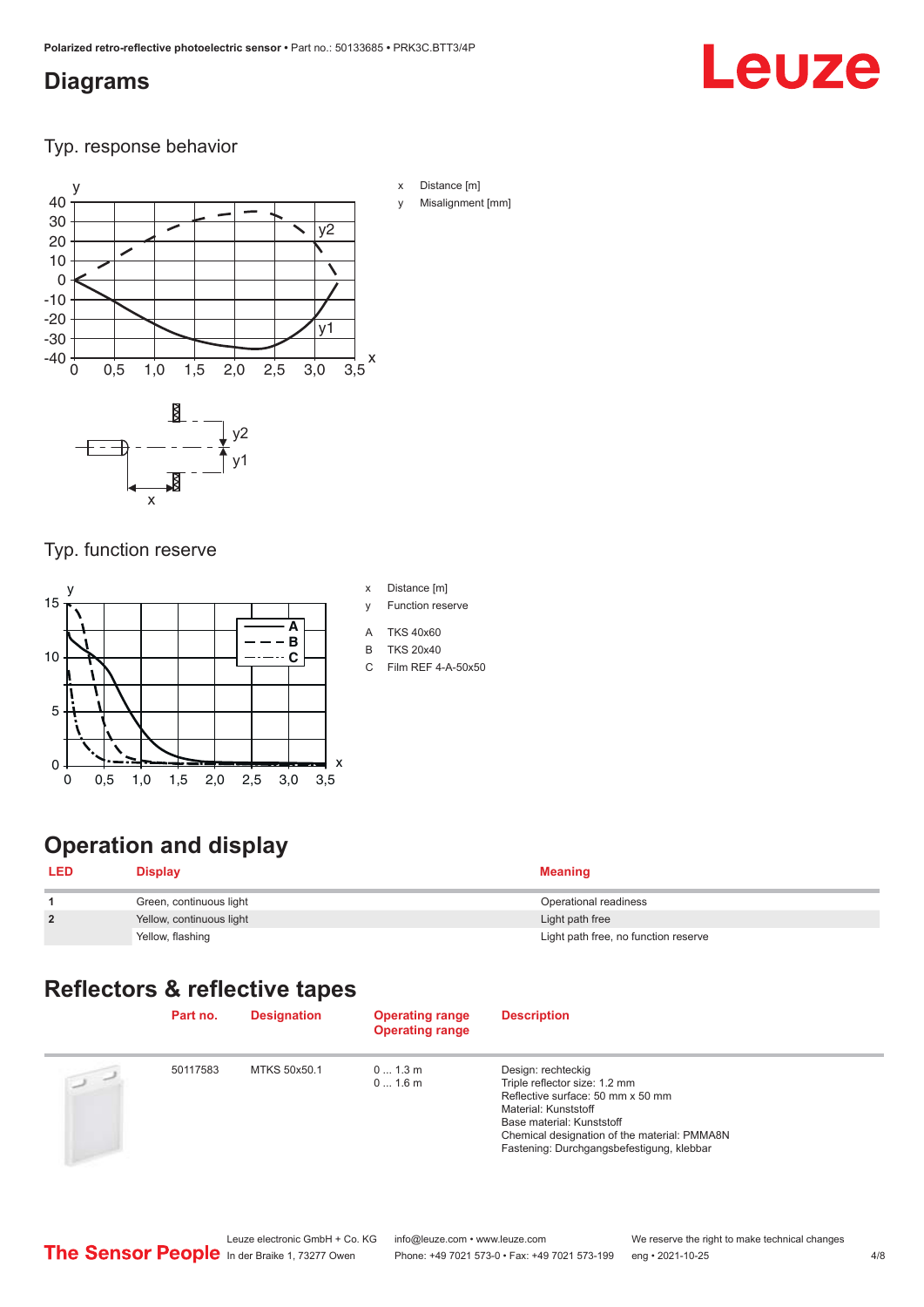# <span id="page-4-0"></span>**Reflectors & reflective tapes**

# Leuze

| Part no. | <b>Designation</b> | <b>Operating range</b><br><b>Operating range</b> | <b>Description</b>                                                                                                                                                                                                                         |
|----------|--------------------|--------------------------------------------------|--------------------------------------------------------------------------------------------------------------------------------------------------------------------------------------------------------------------------------------------|
| 50110192 | REF 6-A-50x50      | 0 1.2 m<br>0 1.4 m                               | Design: rechteckig<br>Triple reflector size: 0.3 mm<br>Reflective surface: 50 mm x 50 mm<br>Material: Kunststoff<br>Chemical designation of the material: PMMA<br>Fastening: selbstklebend                                                 |
| 50003192 | TK 100x100         | 03m<br>03.6m                                     | Design: rechteckig<br>Triple reflector size: 4 mm<br>Reflective surface: 96 mm x 96 mm<br>Material: Kunststoff<br>Base material: Kunststoff<br>Chemical designation of the material: PMMA8N<br>Fastening: Rückseite kann beklebt werden    |
| 50022816 | <b>TKS 100X100</b> | 03m<br>03.6m                                     | Design: rechteckig<br>Triple reflector size: 4 mm<br>Reflective surface: 96 mm x 96 mm<br>Material: Kunststoff<br>Base material: Kunststoff<br>Chemical designation of the material: PMMA8N<br>Fastening: Durchgangsbefestigung, klebbar   |
| 50081283 | <b>TKS 20X40</b>   | 01m<br>01.2m                                     | Design: rechteckig<br>Triple reflector size: 2.3 mm<br>Reflective surface: 16 mm x 38 mm<br>Material: Kunststoff<br>Base material: Kunststoff<br>Chemical designation of the material: PMMA8N<br>Fastening: Durchgangsbefestigung, klebbar |
| 50040820 | <b>TKS 40X60</b>   | 02m<br>02.4m                                     | Design: rechteckig<br>Triple reflector size: 4 mm<br>Reflective surface: 37 mm x 56 mm<br>Material: Kunststoff<br>Base material: Kunststoff<br>Chemical designation of the material: PMMA8N<br>Fastening: Durchgangsbefestigung, klebbar   |

## **Part number code**

Part designation: **AAA 3C d EE-f.GG H/i J-K**

| AAA3C | Operating principle / construction<br>HT3C: Diffuse reflection sensor with background suppression<br>LS3C: Throughbeam photoelectric sensor transmitter<br>LE3C: Throughbeam photoelectric sensor receiver<br>PRK3C: Retro-reflective photoelectric sensor with polarization filter |
|-------|-------------------------------------------------------------------------------------------------------------------------------------------------------------------------------------------------------------------------------------------------------------------------------------|
| d     | Light type<br>n/a: red light<br>I: infrared light                                                                                                                                                                                                                                   |
| EE    | Light source<br>$n/a$ : LED<br>L1: laser class 1<br>L <sub>2</sub> : laser class 2                                                                                                                                                                                                  |
|       | Preset range (optional)<br>n/a: operating range acc. to data sheet<br>xxxF: Preset range [mm]                                                                                                                                                                                       |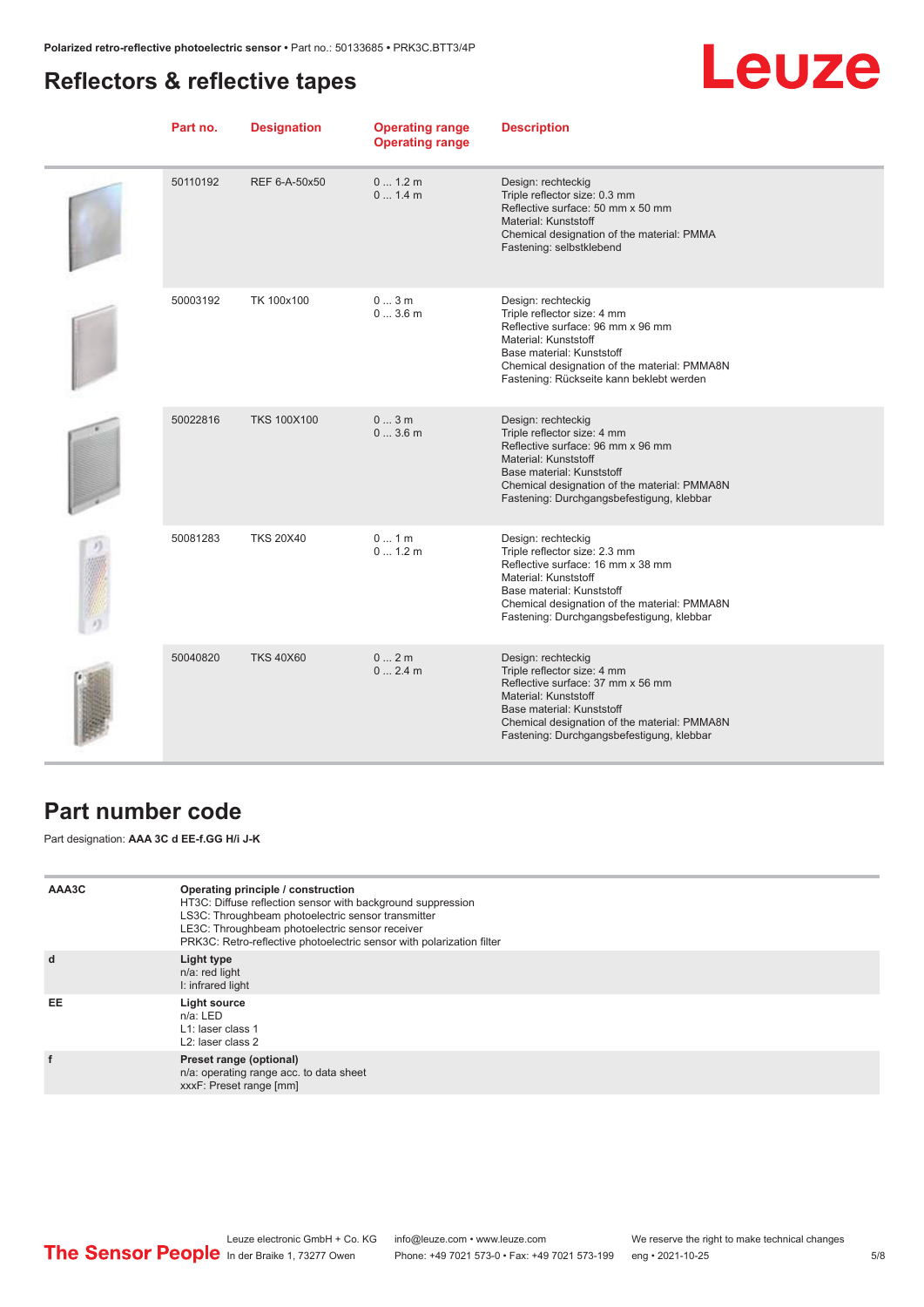### <span id="page-5-0"></span>**Part number code**



| GG          | <b>Equipment</b><br>n/a: standard<br>A: Autocollimation principle (single lens) for positioning tasks<br>B: Housing model with two M3 threaded sleeves, brass<br>F: Permanently set range<br>L: Long light spot<br>S: small light spot<br>T: autocollimation principle (single lens) for highly transparent bottles without tracking<br>TT: autocollimation principle (single lens) for highly transparent bottles with tracking<br>V: V-optics<br>XL: Extra long light spot<br>X: extended model<br>HF: Suppression of HF illumination (LED)                                                                       |
|-------------|---------------------------------------------------------------------------------------------------------------------------------------------------------------------------------------------------------------------------------------------------------------------------------------------------------------------------------------------------------------------------------------------------------------------------------------------------------------------------------------------------------------------------------------------------------------------------------------------------------------------|
| н           | Operating range adjustment<br>n/a with HT: range adjustable via 8-turn potentiometer<br>n/a with retro-reflective photoelectric sensors (PRK): operating range not adjustable<br>1: 270° potentiometer<br>3: teach-in via button<br>6: auto-teach                                                                                                                                                                                                                                                                                                                                                                   |
| j.          | Switching output/function OUT 1/IN: Pin 4 or black conductor<br>2: NPN transistor output, light switching<br>N: NPN transistor output, dark switching<br>4: PNP transistor output, light switching<br>P: PNP transistor output, dark switching<br>6: push-pull switching output, PNP light switching, NPN dark switching<br>G: Push-pull switching output, PNP dark switching, NPN light switching<br>L: IO-Link interface (SIO mode: PNP light switching, NPN dark switching)<br>8: activation input (activation with high signal)<br>X: pin not used<br>1: IO-Link / light switching (NPN) / dark switching (PNP) |
| J           | Switching output / function OUT 2/IN: pin 2 or white conductor<br>2: NPN transistor output, light switching<br>N: NPN transistor output, dark switching<br>4: PNP transistor output, light switching<br>P: PNP transistor output, dark switching<br>6: push-pull switching output, PNP light switching, NPN dark switching<br>G: Push-pull switching output, PNP dark switching, NPN light switching<br>W: warning output<br>X: pin not used<br>8: activation input (activation with high signal)<br>9: deactivation input (deactivation with high signal)<br>T: teach-in via cable                                 |
| κ           | <b>Electrical connection</b><br>n/a: cable, standard length 2000 mm, 4-wire<br>5000: cable, standard length 5000 mm, 4-wire<br>M8: M8 connector, 4-pin (plug)<br>M8.3: M8 connector, 3-pin (plug)<br>200-M8: cable, length 200 mm with M8 connector, 4-pin, axial (plug)<br>200-M8.3: cable, length 200 mm with M8 connector, 3-pin, axial (plug)<br>200-M12: cable, length 200 mm with M12 connector, 4-pin, axial (plug)                                                                                                                                                                                          |
| <b>Note</b> |                                                                                                                                                                                                                                                                                                                                                                                                                                                                                                                                                                                                                     |

 $\%$  A list with all available device types can be found on the Leuze website at www.leuze.com.

### **Notes**

|  | <b>Observe intended use!</b>                                                          |
|--|---------------------------------------------------------------------------------------|
|  | $\%$ This product is not a safety sensor and is not intended as personnel protection. |
|  | $\&$ The product may only be put into operation by competent persons.                 |
|  | ♦ Only use the product in accordance with its intended use.                           |
|  |                                                                                       |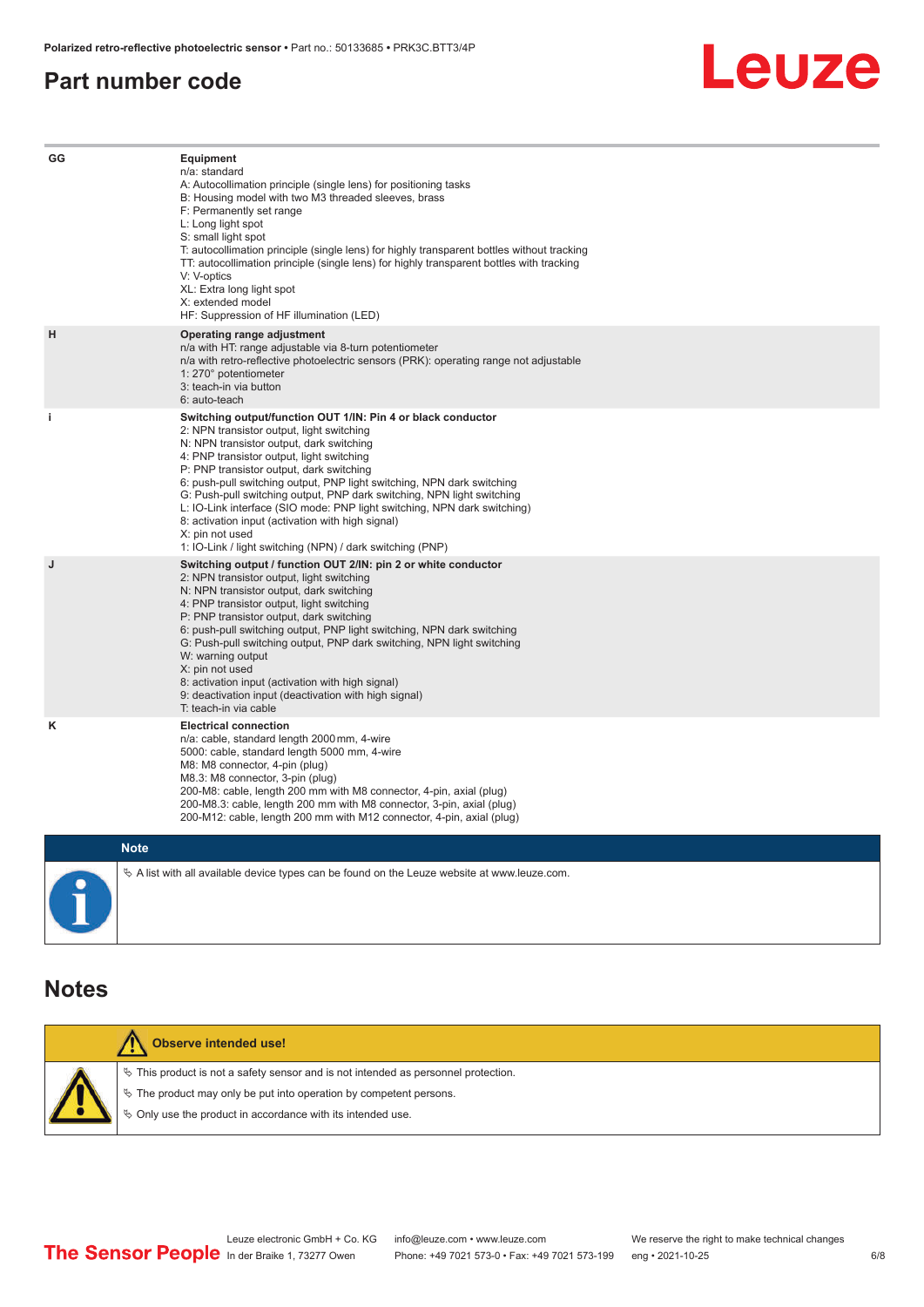## <span id="page-6-0"></span>**Notes**

# Leuze



#### **For UL applications:**

ª For UL applications, use is only permitted in Class 2 circuits in accordance with the NEC (National Electric Code). ª These proximity switches shall be used with UL Listed Cable assemblies rated 30V, 0.5A min, in the field installation, or equivalent (categories: CYJV/ CYJV7 or PVVA/PVVA7)

# **Further information**

- Light source: Average life expectancy 100,000 h at an ambient temperature of 25 °C
- Response time: For short decay times, an ohmic load of approx. 5 kOhm is recommended
- Sum of the output currents for both outputs, 50 mA for ambient temperatures > 40 °C
- The light spot may not exceed the reflector.
- Use of MTK(S) or REF 6-A- reflective tape is preferred.
- For REF 6-A reflective tape, the sensor's side edge must be aligned parallel to the side edge of the reflective tape.

### **Accessories**

### Mounting technology - Mounting brackets

|    | Part no. | <b>Designation</b> | <b>Article</b>  | <b>Description</b>                                                                                                                           |
|----|----------|--------------------|-----------------|----------------------------------------------------------------------------------------------------------------------------------------------|
| 53 | 50139831 | <b>BT 205M</b>     | Mounting device | Fastening, at system: Durchgangsbefestigung<br>Mounting bracket, at device: schraubbar<br>Type of mounting device: starr<br>Material: Metall |

### Mounting technology - Rod mounts

| Part no. | <b>Designation</b> | <b>Article</b>  | <b>Description</b>                                                                                                                                                                                                                                                     |
|----------|--------------------|-----------------|------------------------------------------------------------------------------------------------------------------------------------------------------------------------------------------------------------------------------------------------------------------------|
| 50117255 | BTU 200M-D12       | Mounting system | Design of mounting device: Montagesystem<br>Fastening, at system: für Rundstange 12 mm, Blechklemmbefestigung<br>Mounting bracket, at device: schraubbar, für M3-Schrauben geeignet<br>Type of mounting device: klemmbar, drehbar 360°, justierbar<br>Material: Metall |

### Micro-triad-type reflectors

| Part no. | <b>Designation</b> | <b>Article</b> | <b>Description</b>                                                                                                                                                                                                                         |
|----------|--------------------|----------------|--------------------------------------------------------------------------------------------------------------------------------------------------------------------------------------------------------------------------------------------|
| 50117583 | MTKS 50x50.1       | Reflector      | Design: rechteckig<br>Triple reflector size: 1.2 mm<br>Reflective surface: 50 mm x 50 mm<br>Material: Kunststoff<br>Base material: Kunststoff<br>Chemical designation of the material: PMMA8N<br>Fastening: Durchgangsbefestigung, klebbar |